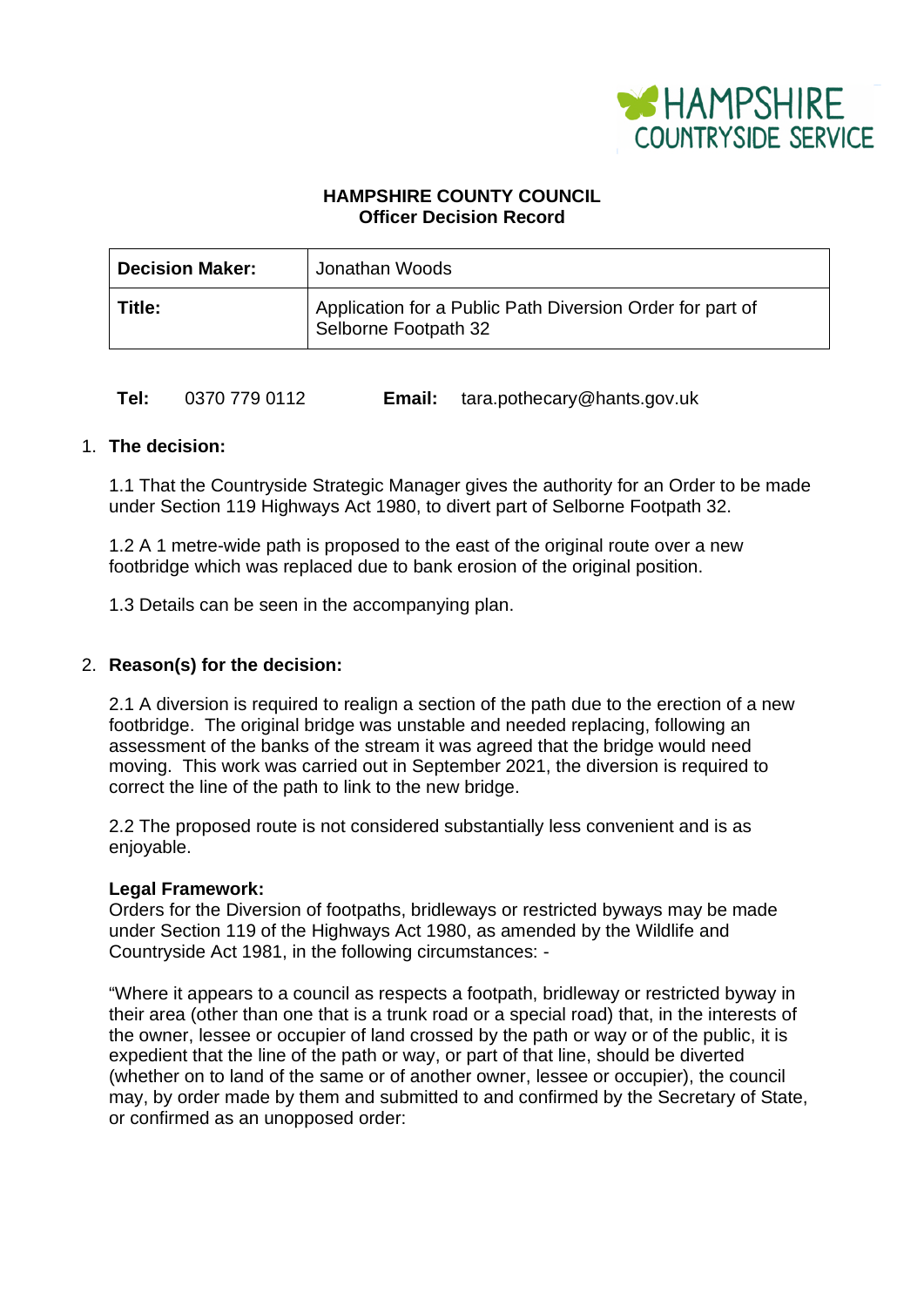

- (a) create, as from such date as may be specified in the order, any such new footpath, bridleway or restricted byway as appears to the council requisite for effecting the diversion; and
- (b) extinguish… the public right of way over so much of the path or way as appears to the council requisite as aforesaid. An order under this section is referred to in this Act as a 'public path diversion order'."

# 3. **Background**

3.1 The Area Countryside Access Manager requires this section of Selborne Footpath 32 to be diverted in order to connect with the newly erected bridge.

3.2 The proposed route is not considered to be substantially less convenient and is as enjoyable. The surface and views are the same as the original route and the new bridge provides a safer crossing of the stream for the user.

- 4. **Other options considered and rejected:** Not applicable.
- 5. **Conflicts of interest:** Not applicable.
- 6. **Supporting information:** None

| Approved by: Jonathan Woods Strategic Manager | Date: 28 April 2022 |
|-----------------------------------------------|---------------------|
| Countryside                                   |                     |

**--------------------------------------------------** 

**On behalf of the Director of Culture, Communities and Business Services**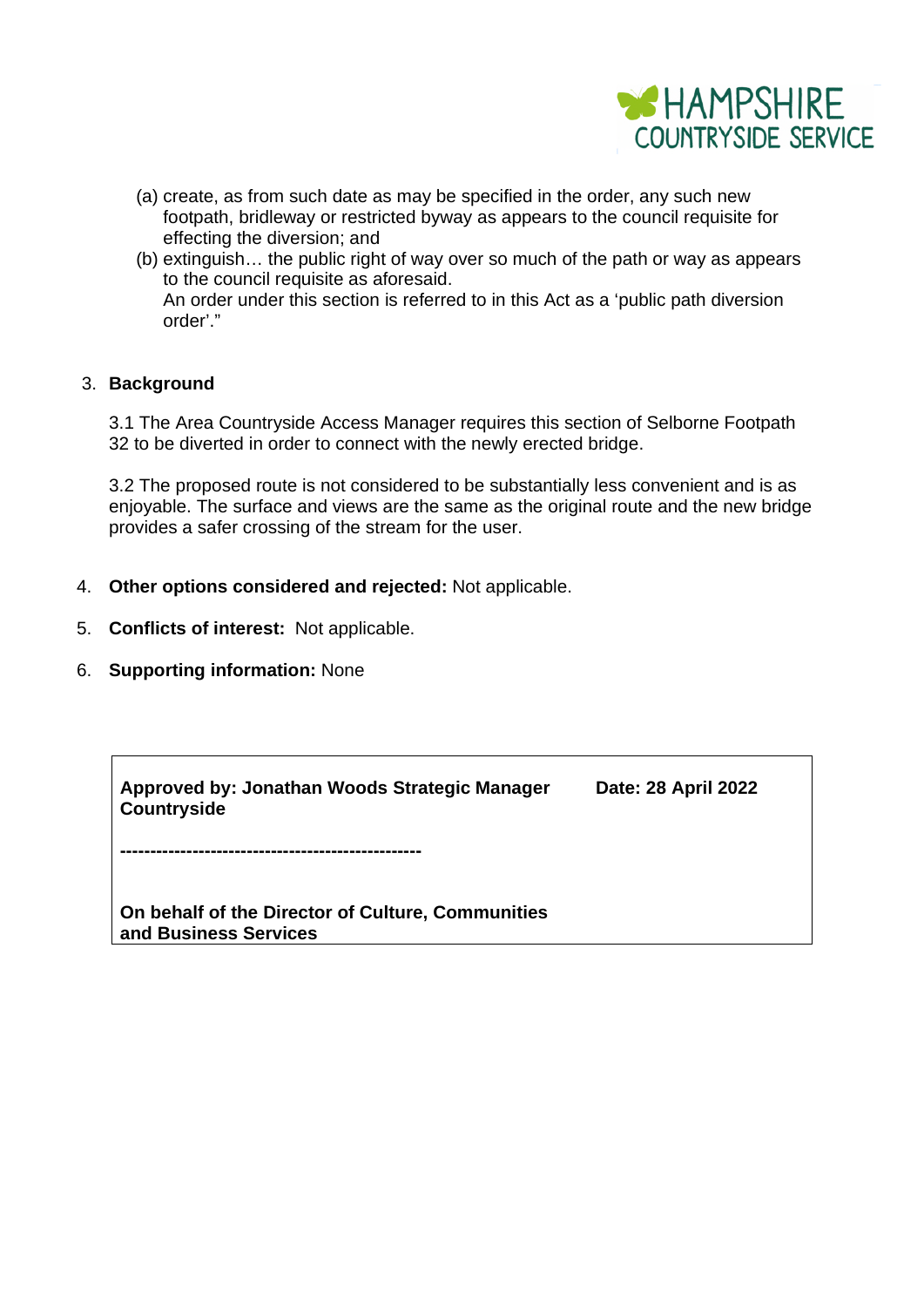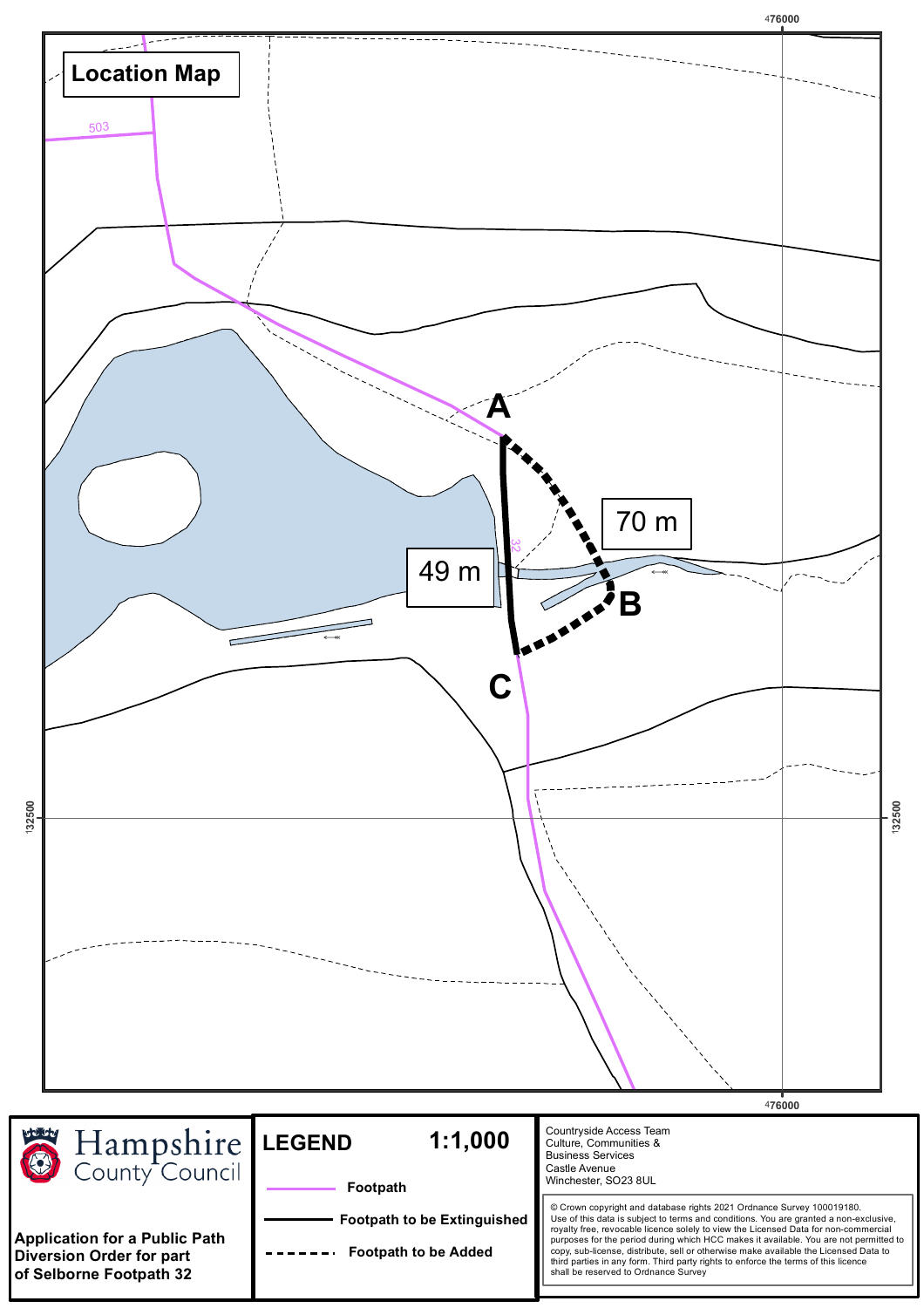

**Appendix A**

#### **Consultations with Other Bodies:**

#### East Hants District Council

East Hants District Council have been consulted on this proposal and would not object to this proposal as it is needed to align the footpath with the new and relocated bridge.

### Local Member – Councillor Kemp-Gee

Councillor Kemp-Gee has been consulted on this proposal but made no comment.

#### South Downs National Park Authority

South Downs National Park Authority were consulted, they felt that the proposed route is not substantially longer than the existing and does not hinder the existing view of the lake and offers new views of an attractive meadow to the west.

#### Selborne Parish Council

Selborne Parish Council have been consulted on this proposal and have no objection.

#### The Ramblers

The Ramblers have been consulted on this proposal, they visited the new bridge and footpath, and confirmed that they found everything to be perfectly acceptable and had no further comments to make.

#### The Open Spaces Society

The Open Spaces Society were consulted and have no objection.

### Area Countryside Access Manager

The Area Countryside Access Manager is supportive of this proposal.